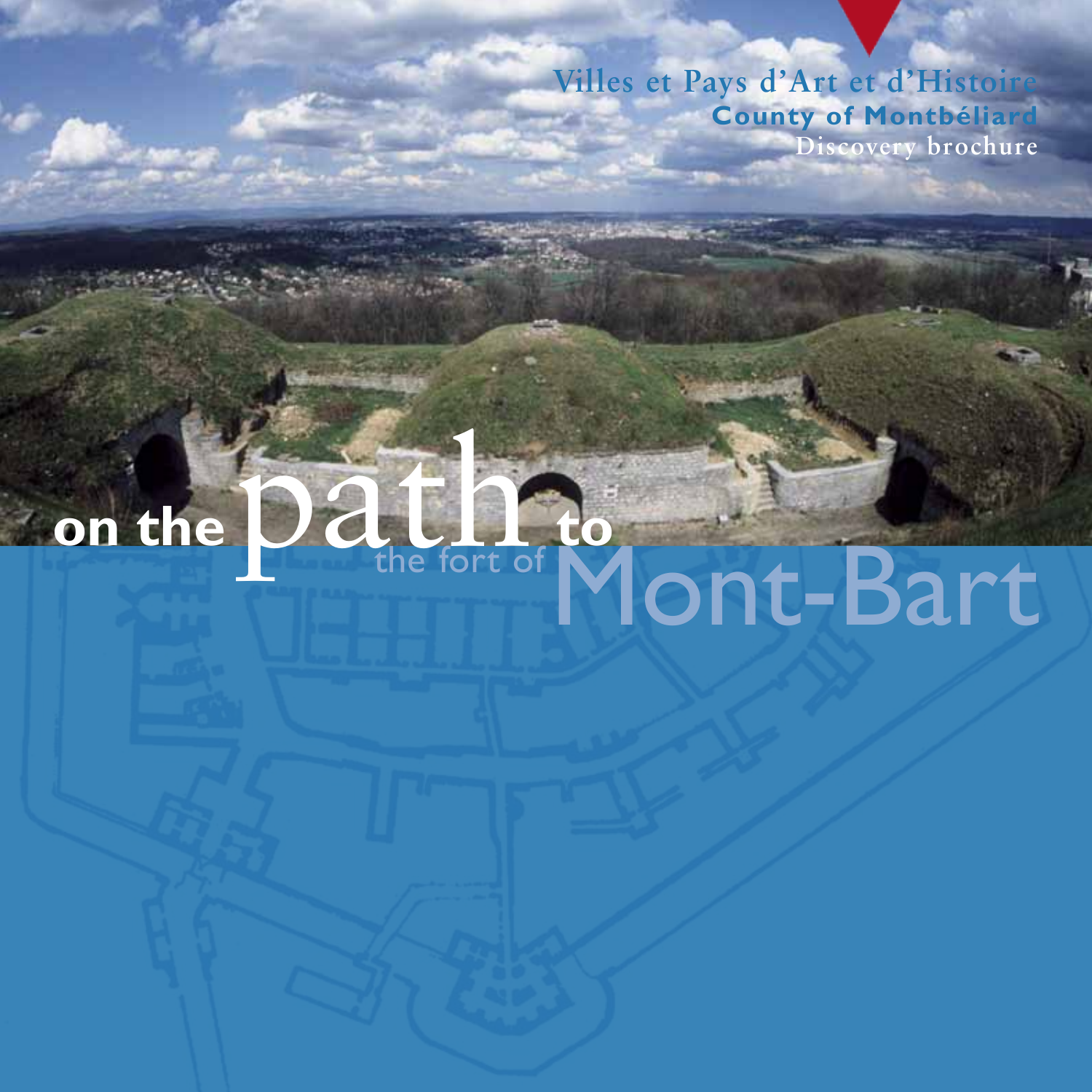**H**

**S**

**R**

**Y**

# **The Barracks-Buildings**

# **The fort of Mont-Bart (1874-1877)**

# **The bread-oven The chamber**



In the aftermath of its defeat in the conflict which opposed it to Prussia and Germany from 1870 to 1871, France found itself dispossessed of all of Alsace excepting the Territory of Belfort and a part of the Lorraine. In 1872 it set up a Defense Committee for the purpose of reorganizing the defense of all the borders, on both sea and land .

During the military engagements of 1870, the existing fortifications rapidly revealed their weaknesses: The fortresses would have to be adapted to the progresses made in the domain of artillery. General Séré-de-Rivières, promoted secretary of the Defense Committee in 1873, is at the head of the ambitious project which included the erecting of 160 forts, 43 lesser works and 236 batteries in France. The building of the fort of Mont-Bart was part of this plan of defense. Listed as a barrier fort, it was intended to function

in total autonomy in order to ensure its own protection as well as guarding certain passage–ways considered to be sensitive (roads, railway lines, stations, rivers, locks, bridges). The main reason for its construction was to protect the fortress of Belfort against any invasion coming from the south and to prevent it from being circumvented by passage through Switzerland. Together with the neighbouring forts of Mont Vaudois, of Lomont, Lachaux and the battery of Les Roches, it constituted the defensive Môle of Lomont, a veritable rampart with a potential of crossfire which ensured an ultimate resistance-line in the direction of Besançon should the defenses of the Trouée de Belfort capitulate.

Situated on a height of 485 metres, the construction of the fort took four years (from 1874 to1877). This imposing military edifice is built entirely of stone, ex-

tends over 3.5 hectares and is pentagonal in shape, thus being able to afford an alldirectional defense. This is further reinforced by two ditches, the first of which is still visible from the vantage point of the advance-post, while the second, more than 10 metres in width and depth, encircles the entire fortifications.

Over the years, the forts had to be adapted to adjust to the progresses made in artillery and the majority underwent numerous modifications to be able to offer sufficient resistance to the new explosives. The fort of Mont Bart is the exception: Apart from the roofing-over of the barracks buildings, it underwent no changes and is an authentic example of a fort of the type Séré-de-Rivières.

Having been abandoned over a long period, restoration on it has been undertaken in the last twenty years or so on the initiative of an association, l'Association du Fort du Mont-Bart with the support of the municipality and the Pays de Montbéliard Agglomération. It is open to the public and also offers a programme of cultural and leisure activities which take place during the summer months. Today the Pays de Montbéliard is in charge of the management of this site and wishes to make it a principal asset of the region's heritage.

Concentrated at the centre of the fort, the barracks-buildings consist of two barracks separated by an alley-way - «la rue», («the street») - several tens of metres long, with 28 rooms located on two levels leading off from it where the simple soldiers and officers were billeted.

To begin with this street was open to the skies, but in 1914 however, in order to protect against possible attack by torpedo shells, rail-tracks were laid across it which were covered in concrete and reinforced by a thick overlay of earth. This addition was the main work of alteration carried out on the fort in order to modernize it and to reinforce the security of the soldiers and arms housed within.

Bread was a vital part of the soldier's daily ration. Several different types of bread could be distinguished: war-time bread (a longlasting bread made with special flours), the «pain de munitions» or munitions bread – a round bread intended for the soldiers made with a mixture of rye and wheat-flour, and the «pain de soupe» or soup bread, a soft bread served daily by the kitchens. At the fort of Mont Bart, an oven of the make Lespinasse made up part of the equipment of the kitchens. This model of oven was rarely found in the forts. Indeed it required two systems of fuel to heat the hearth, wood or coal. This equipment needed to be watched over constantly. If the oven broke down or was destroyed, there were two metal ovens on hand to replace it. The production from one batch was enough to prepare 300 rations or 150 loaves each weighing 1.5 kg. Indeed the garrison could contain as many as 700 soldiers. The bread was distributed to last several days and in order to ensure this, it was placed on boards suspended from the ceiling out of the reach of rodents. The «panetrie» or bread-store where the bread was distributed was located at the entrance to the bakery.

This oven has undergone some minor repairs and is today still in working order.





The storage of munitions and especially of gunpowder necessitated a complete system of security which extended even to the lighting system. In order to do away with all risk of explosion through contact with flame, lighting remained indirect.

The powder and ammunition magazines were lit by oil-lamps equipped with a reflector (similar to the disc of a locomotive) and placed in a separate corridor. Small openings made in the walls enabled the lamp-light to filter through glass panes 20 mm. thick which were protected by a grille in order to prevent them from being splintered accidentally by projectiles. The smoke given off by the lamps was evacuated by means of a chimney built over the room with a base tiled in white porcelain. This reflected the daylight and thus lent a certain brightness in the daytime.

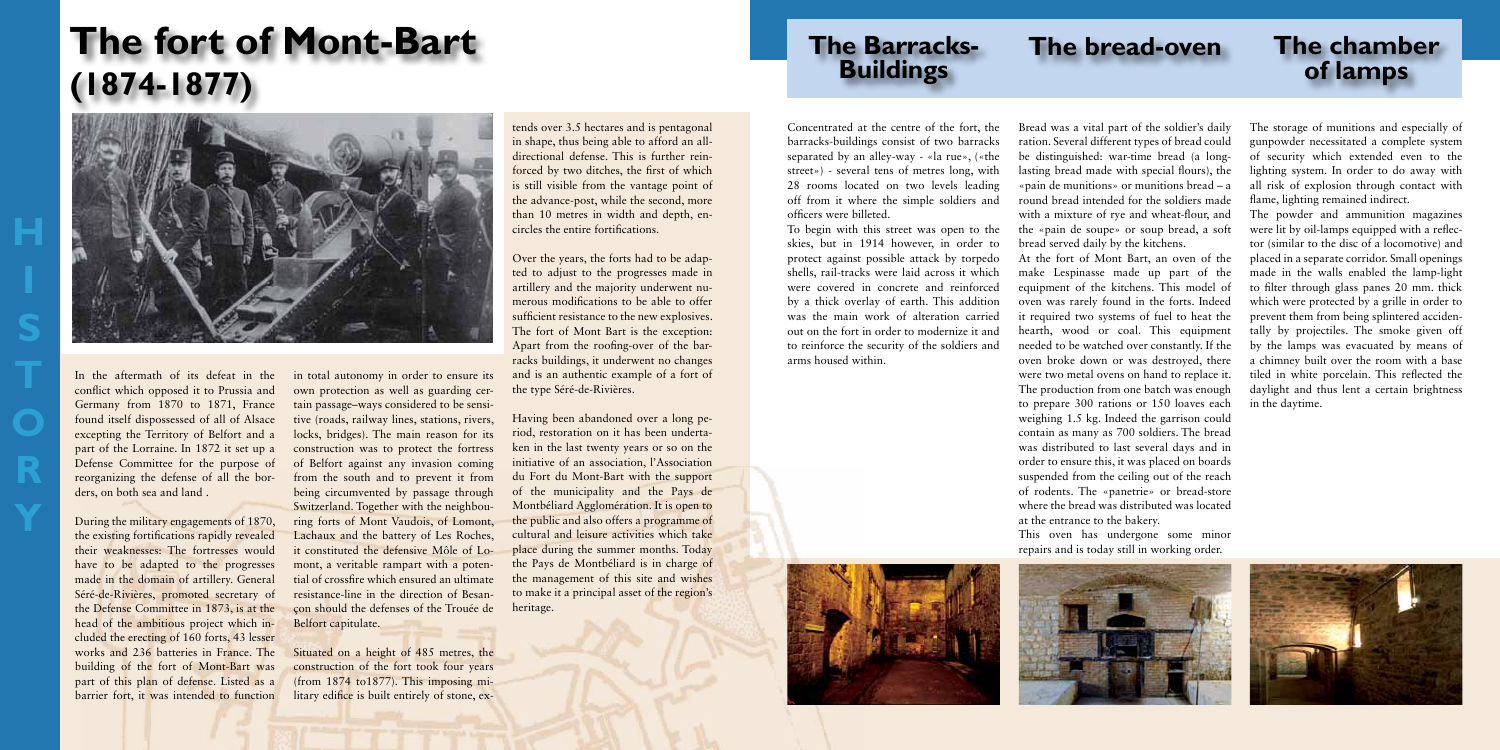Chamber of



|                                   | Reception - Ticket desk $\overline{\mathbf{u}}$            |
|-----------------------------------|------------------------------------------------------------|
|                                   | $(2)$ Toilets $\boxed{\hat{x} \hat{x}}$                    |
| I 3                               | Barracks-building                                          |
| $\overline{4}$                    | Bread-oven                                                 |
| $\begin{bmatrix} 5 \end{bmatrix}$ | Chamber of lamps                                           |
| $\begin{bmatrix} 6 \end{bmatrix}$ | Powder and cartridge<br>magazines                          |
|                                   | Access to the armoured<br>casemate of Commandant<br>Mougin |
| 8                                 | Cave powder magazine                                       |
| 9                                 | Caponier «du saillant»                                     |
| $\lceil 10 \rceil$                | <b>Optical casemates</b>                                   |
| П]                                | Path leading to the observa-<br>tion tower                 |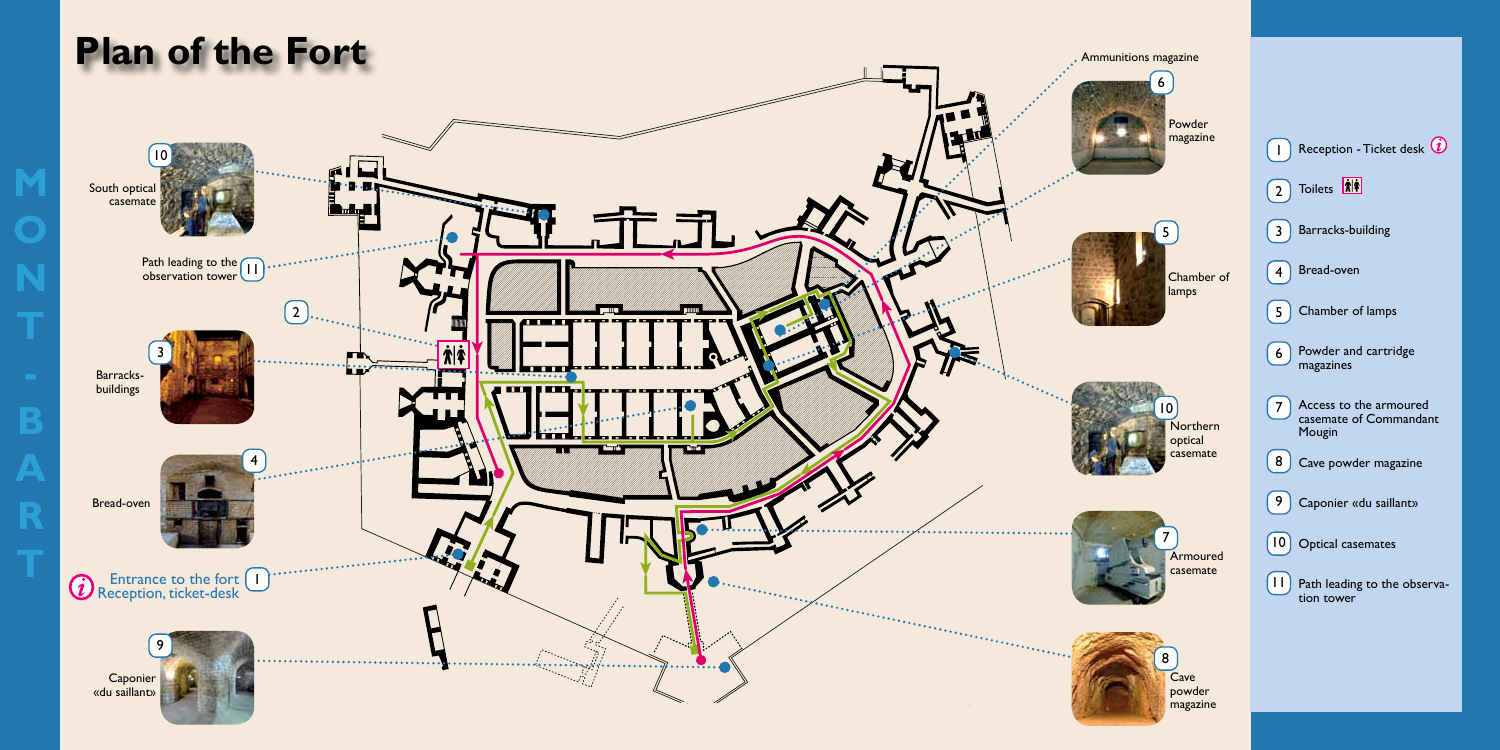**H**

**E**

**F**

**R**

The caponiers are veritable forts in miniature built at the external corners of the fort with the specific purpose of protecting its ditches and of keeping them from being occupied in any manner by the aggressor.

They are referred to as «simple» when they dispose of one sole firing azimuth and «doublé» when they can defend two portions of the ditch.

The fort of Mont Bart stands within these four caponiers situated at each of its extremities: south, north, east and west. The east caponier known as «du saillant» because of its bulging shape similar to that of the ace of clubs, is without doubt the most representative of these. Being doubled, it could flank in two directions. It originally contained a powerful armoury consisting in two revolver canons and two «canons de 12 à culasse» (light canons with breech). Standing side by side in the extension of the ditch to be defended, the fire-power of these weapons was devastating.

The caponiers of the fort of Mont Bart constitute remarkable elements in terms of the historical heritage for they have disappeared from the most modern forts to be replaced by «coffres de contrescarpe» (small concrete bunkers built in the outside wall of the ditches to which one gained access via a protected traverse) following on the advent of the torpedo shell which rendered the former too vulnerable.



The means of communication at the time the fort was constructed was confined to transmission by carrier pigeons and optical telegraph. In 1886, a ministerial decision placed the fort at the centre of communications for the southern zone. Together with others it was listed as the command network for optical and electrical correspondence. For this purpose two casemates were built in the protected traverses to house the post and the signal operators whose mission was to send and decode messages. The north casemate afforded communication with the Fort of Mont Vaudois (Héricourt), of Salbert and Lachaux (Montbéliard). The south casemate was linked with the forts of Lomont, of La Dame Blanche (Besançon, Chailluz forest) and the Batterie des Roches (Pont-de-Roide). The telegraph made it possible to establish liaisons with forts located up to 70 kms. away either by day or night, excepting in foggy weather. The equipment took the form of a single wooden box containing an oil-lamp, lenses for concentrating the beam of light, a hand operated shutter and a sighting telescope for picking up the correspondent. The system is based on the use of a source of light (whether natural like the sun or artificial: acetylene or oil lamp) combined with lenses and mirrors to concentrate the light into a beam. A code was agreed on in advance so that the messages sent could be decoded. The message was received by means of a sighting telescope. The transmission terminals created at the time can still be viewed today, likewise, the access to the heliostat chimney which is still in possession of its ladder for installing the device at the summit of the casemate. A brick dividing wall marks the area in the south casemate where the pigeon cages were kept as part of a back-up system. The optical telegraph is used until the arrival of the electrical telegraph later remplaced by the wireless and finally by the telephone.

# **The cave or underground powder magazine**

**The armoured casemate of Commandant Mougin** 

**The powder** 

**and cartridge** 

**magazines**

The stocking of powder and munitions was an essential element of the defense of the forts. This was restricted to well-defined areas and effected without losing sight of the major preoccupation of protecting these at once from enemy attack, from damp and the risk of sparks. The Mont Bart fort houses two arms magazines in which it was possible to store roughly 390 000 cartridges and two powder magazines which could contain up to 110 000 kg. of powder. These reserves were sufficient to provide ammunition for about fifty guns.

These rectangular vaulted rooms have sprung floors and there are small openings made in the walls to allow adequate ventilation forming an envelope to ensure dryness.

Apart from the indirect lighting, other precautions were taken to protect against the risk of sparks, thus metal fixtures subject to friction such as hinges, locks and grilles were made of bronze or copper. Furthermore, only certain soldiers had access to these areas and were supplied with «chaussons» (special sandals or clogs without nails to avoid any sparks). Finally, a vestibule led to the powder magazines where the distribution was effected.

In 1882, Commandant Mougin, former aide de camp of General Séré-de-Rivières who was charged with the reinforcement of defenses perfected a prototype of a casemate (an artillery-proof vaulted chamber) which was conceived to be indestructible. Only 10 examples of this type of armoured casemate were included in the equipment of the forts of Séré-de-Rivières.

This marked the beginning of a new era in armoured protection: in addition to being extremely resistant, this casemate was also simple and easy to operate. With a 12 metre long corridor leading to it, the artillery-room was trapezoidal in shape and characterized by its ceiling armoured with plates of cast iron. Facing eastward, the casemate is armed with a long barrel Bange canon placed on a pivotal higher mounting of which we can admire a lifesize model today. The purpose of this casemate was to prevent access to a main artery (road, rail or other) by means of

The use of melinite as of the year 1885 to replace «la poudre noire» employed up to that time and the perfecting of the torpedo shell which possessed a considerable force of destruction made it necessary to reconsider the location of the powder magazines which were thereby rendered vulnerable and constituted a threat to the security of the fort. An underground powder magazine was built in 1889, hollowed directly out of the rock and descending about 15 metres thus reducing the risk of explosion to a minimum. This risk was further reduced by the fact of its being located at a distance from the centre of the fort on the far side of the ditch. To supply the

> its canon which enabled it to fire 42 kg shells 9 km. in the direction of Montbéliard, beyond Fort Lachaux on the Trouée de Belfort.

While the casemate was lit by candles, the firing process was electric.

So that the casemate remained protected from enemy-fire while the canon was reloading, an ingenious bolting system shot a bolt across the opening. Though weighing 7 tons, it could be raised from the inside manually without difficulty thanks to a system of counterweight.

# **The caponiers Optical casemates**

# **The observation tower**

An observation tower, known as «cavalier» was installed at the summit of the fort. Originally covered in shrubs which enabled it to blend into the surrounding countryside and the green of the forest of the Mont Bart. From this vantage point the visitor has a round view over the County of Montbéliard. From this height he can observe the different structures pertaining to the fort, from the Parados to the artilleryplatforms, taking in the earthen embankments, over the underground tunnels and the parapets for the riflemen.

A view-point indicator provides the principal elements for understanding the site, indicating not only the geographical landmarks but also the position of the friendly forts.

ammunition, a system of small wagons on rails connected to an elevator ran directly from this bunker to the artillery room.





**Model of the canon built by the Centre des Métiers du Patrimoine.**